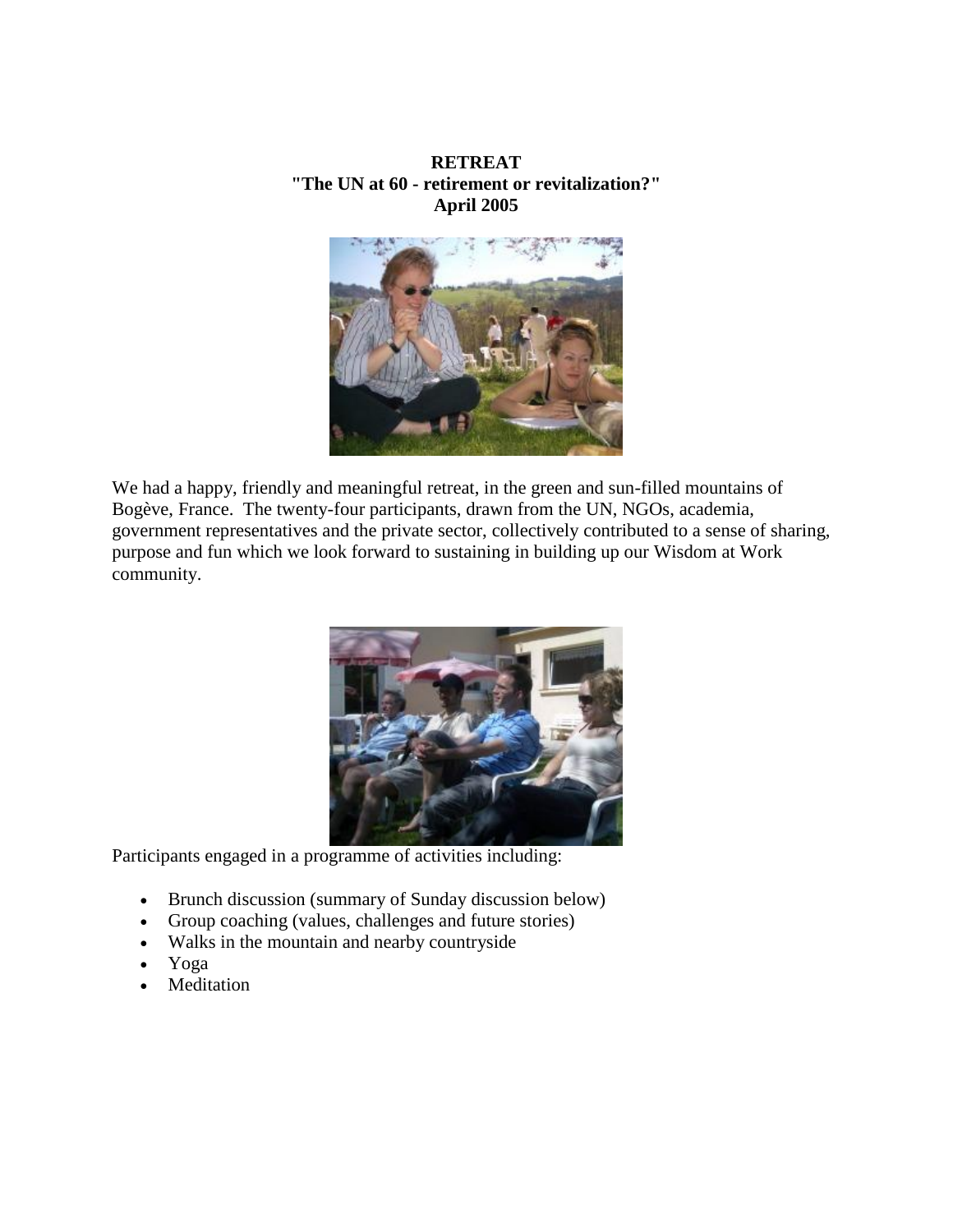

On Saturday night we enjoyed each other's renditions of poetry, readings, jokes and music – from Beijing opera to indigenous New Zealand chanting, topped off with improvised tango and American country songs over the bonfire.



On Sunday participants convened smaller groups to discuss issues important to them, including "attaining wisdom", "getting in touch with my spiritual self", "when to walk away" and "how to deal with an unethical request at work".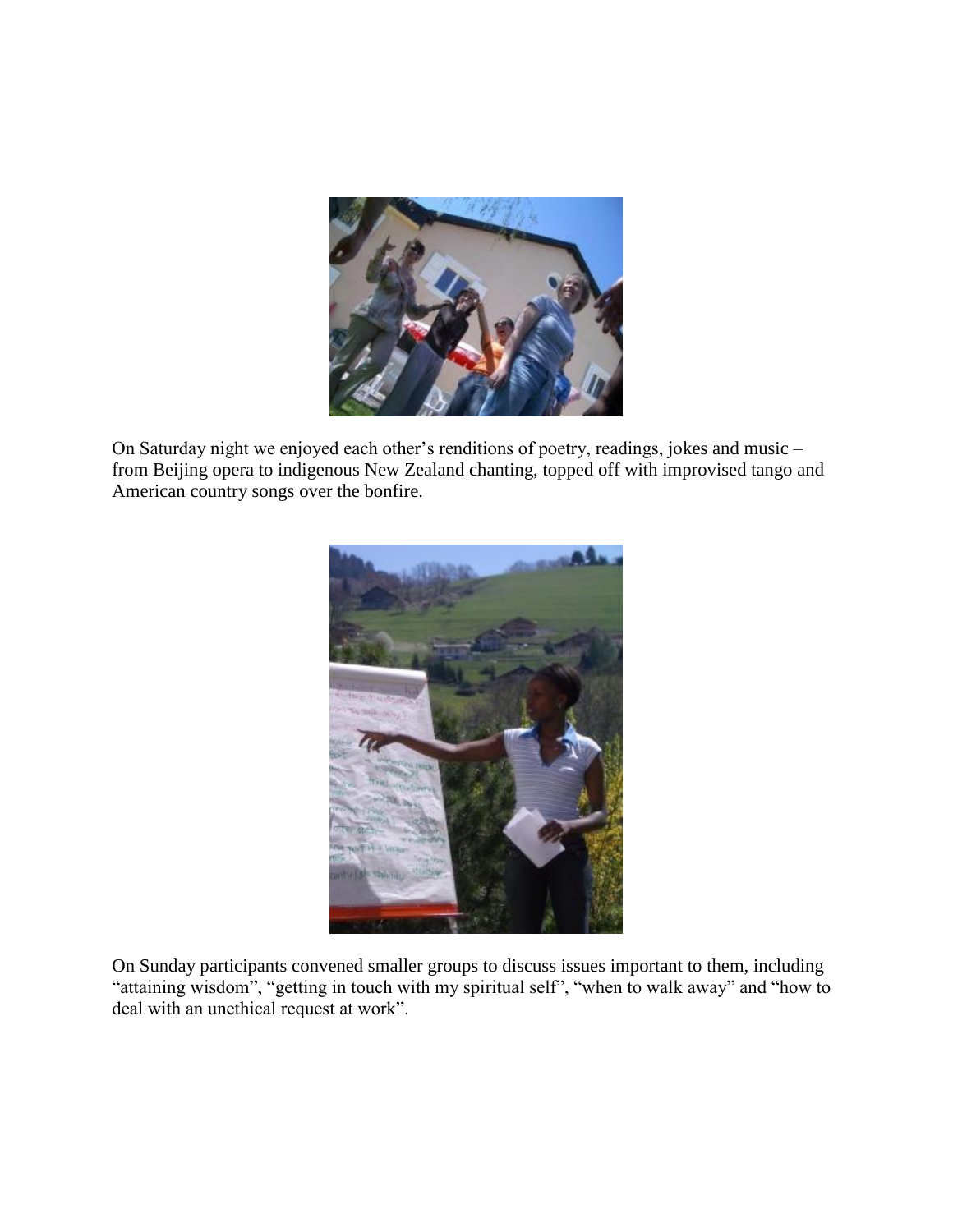

The brunch on Sunday was on the theme – "UN at 60: retirement or revitalisation?"

Invited speaker John Burley, recently retired from a high-level 30-plus year career in the UN, noted the UN's achievements since its establishment, including decolonization and the minimization of nuclear threats, and stressed that to him retirement of the UN was not an option. He said that the UN was periodically in a state of crisis, as demonstrated by the crisis over Vietnam, but posited that it was currently in its most serious crisis, involving attempts by the United States to undermine the organisation, following the Secretary-General's denunciation of the Iraq war as illegal, albeit belatedly. With respect to the reform process, leadership among the membership was a key element; it was also important to include other actors such as NGOs; as well, it was fundamental to move beyond the current economic model, which excluded moral issues and was antithetical to multilateralism, to forge new relationships based on fairness, equality and protecting the weak

In terms of action, Mr. Burley advocated support to the UN Secretary-General's reform proposal rather than a compromised agreement. He advised that staff should either maintain optimism and act with integrity, or leave. While the management culture involved too much laissez-faire and political interference, he emphasized that it was possible to be an independent international civil servant and to make a difference as an individual in your respective field of operation primarily by being positive, persistent, and serving as an example through being true to your values. In closing the speaker made two proposals which he suggested would take the UN further in achieving its goals in the future:

1. to change the headquarters of the UN from New York to Hong Kong, which would reflect the changing economic realities

2. to change the source of financing for the UN from governmental to independent funding, including taxes from financial transactions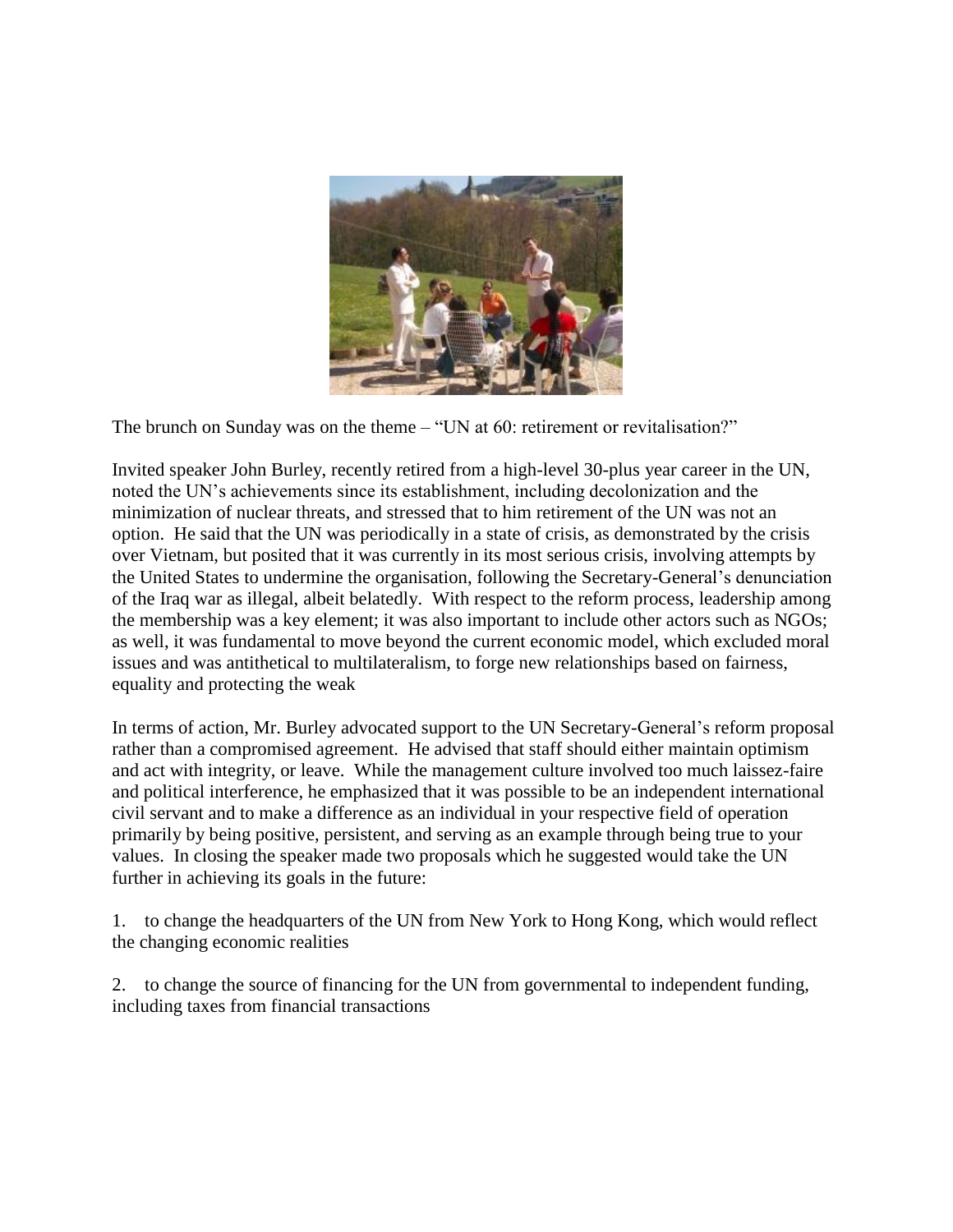During the discussions, participants raised the following concerns:

· that the main concern with the proposals was political feasibility rather than technical feasibility, and pre-supposed a different relationship among political powers

that in removing the source of funding from governments, it would be difficult to establish accountability, and it would be important to ensure staff integrity through rigorous systems of appraisal

· that in moving to Hong Kong, another expensive city, the UN would be continuing to attract staff who are more concerned about high salaries and prestige rather than service, so somewhere like India may help to overcome this

· NGOs should focus efforts on Africa to overcome the political neglect of this region

there was a need to build a common awareness about what is expected of international civil servants



Some of the comments made by participants about what they took away:

"A network of likeminded people – an ongoing forum within which to discuss issues"

"Friends and a little bit of wisdom"

"New contacts, insights, more motivation for my work"

"Fun, friendships and plenty of wisdom!"